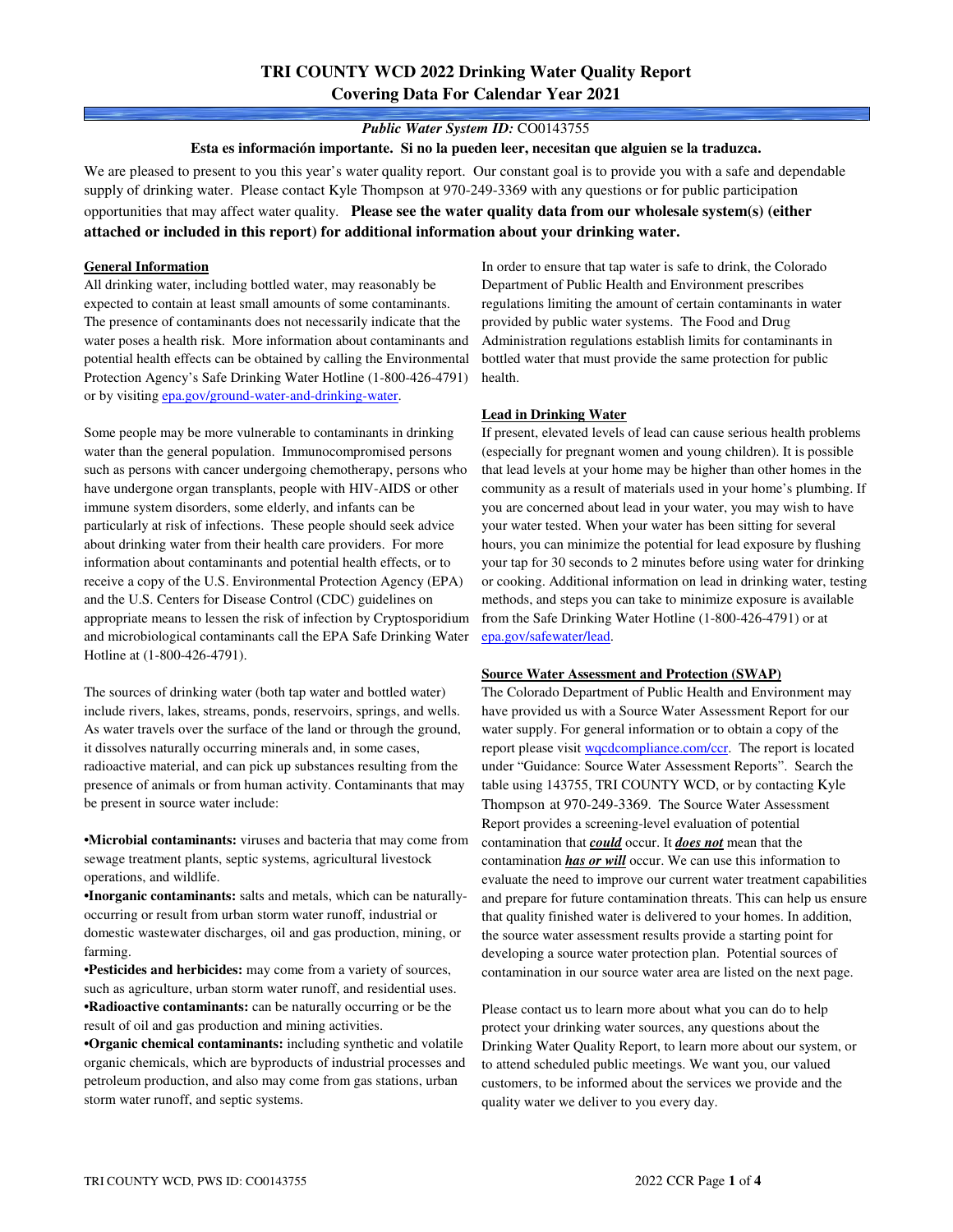## **Our Water Sources**

| <b>Sources (Water Type - Source Type)</b>                                                     | <b>Potential Source(s) of Contamination</b>                                                                                                                                                                                                                                                                                                                                                                                                                                                              |
|-----------------------------------------------------------------------------------------------|----------------------------------------------------------------------------------------------------------------------------------------------------------------------------------------------------------------------------------------------------------------------------------------------------------------------------------------------------------------------------------------------------------------------------------------------------------------------------------------------------------|
| <b>GUNNISON RIVER TUNNEL (Surface Water-Intake)</b><br>CERRO RESERVOIR (Surface Water-Intake) | EPA Hazardous Waste Generators, EPA Chemical<br>Inventory/Storage Sites, Permitted Wastewater Discharge Sites,<br>Aboveground, Underground and Leaking Storage Tank Sites,<br>Solid Waste Sites, Existing/Abandoned Mine Sites, Other<br>Facilities, Commercial/Industrial/Transportation, High Intensity<br>Residential, Urban Recreational Grasses, Quarries / Strip Mines /<br>Gravel Pits, Row Crops, Pasture / Hay, Deciduous Forest,<br>Evergreen Forest, Mixed Forest, Septic Systems, Road Miles |

### **Terms and Abbreviations**

- **Maximum Contaminant Level (MCL)** − The highest level of a contaminant allowed in drinking water.
- **Treatment Technique (TT)** − A required process intended to reduce the level of a contaminant in drinking water.
- **Health-Based** − A violation of either a MCL or TT.
- **Non-Health-Based** − A violation that is not a MCL or TT.
- **Action Level (AL)** − The concentration of a contaminant which, if exceeded, triggers treatment and other regulatory requirements.
- **Maximum Residual Disinfectant Level (MRDL)** − The highest level of a disinfectant allowed in drinking water. There is convincing evidence that addition of a disinfectant is necessary for control of microbial contaminants.
- **Maximum Contaminant Level Goal (MCLG)** − The level of a contaminant in drinking water below which there is no known or expected risk to health. MCLGs allow for a margin of safety.
- **Maximum Residual Disinfectant Level Goal (MRDLG)** − The level of a drinking water disinfectant, below which there is no known or expected risk to health. MRDLGs do not reflect the benefits of the use of disinfectants to control microbial contaminants.
- **Violation (No Abbreviation)** − Failure to meet a Colorado Primary Drinking Water Regulation.
- **Formal Enforcement Action (No Abbreviation)** − Escalated action taken by the State (due to the risk to public health, or number or severity of violations) to bring a non-compliant water system back into compliance.
- **Variance and Exemptions (V/E)** − Department permission not to meet a MCL or treatment technique under certain conditions.
- **Gross Alpha (No Abbreviation)** − Gross alpha particle activity compliance value. It includes radium-226, but excludes radon 222, and uranium.
- **Picocuries per liter (pCi/L)** − Measure of the radioactivity in water.
- **Nephelometric Turbidity Unit (NTU)** − Measure of the clarity or cloudiness of water. Turbidity in excess of 5 NTU is just noticeable to the typical person.
- **Compliance Value (No Abbreviation)** Single or calculated value used to determine if regulatory contaminant level (e.g. MCL) is met. Examples of calculated values are the  $90<sup>th</sup>$  Percentile, Running Annual Average (RAA) and Locational Running Annual Average (LRAA).
- **Average (x-bar)** − Typical value.
- **Range (R)** Lowest value to the highest value.
- **Sample Size (n)** − Number or count of values (i.e. number of water samples collected).
- **Parts per million = Milligrams per liter (ppm = mg/L)** One part per million corresponds to one minute in two years or a single penny in \$10,000.
- **Parts per billion = Micrograms per liter (ppb = ug/L)** − One part per billion corresponds to one minute in 2,000 years, or a single penny in \$10,000,000.
- **Not Applicable (N/A)** Does not apply or not available.
- **Level 1 Assessment** A study of the water system to identify potential problems and determine (if possible) why total coliform bacteria have been found in our water system.
- **Level 2 Assessment** A very detailed study of the water system to identify potential problems and determine (if possible) why an E. coli MCL violation has occurred and/or why total coliform bacteria have been found in our water system on multiple occasions.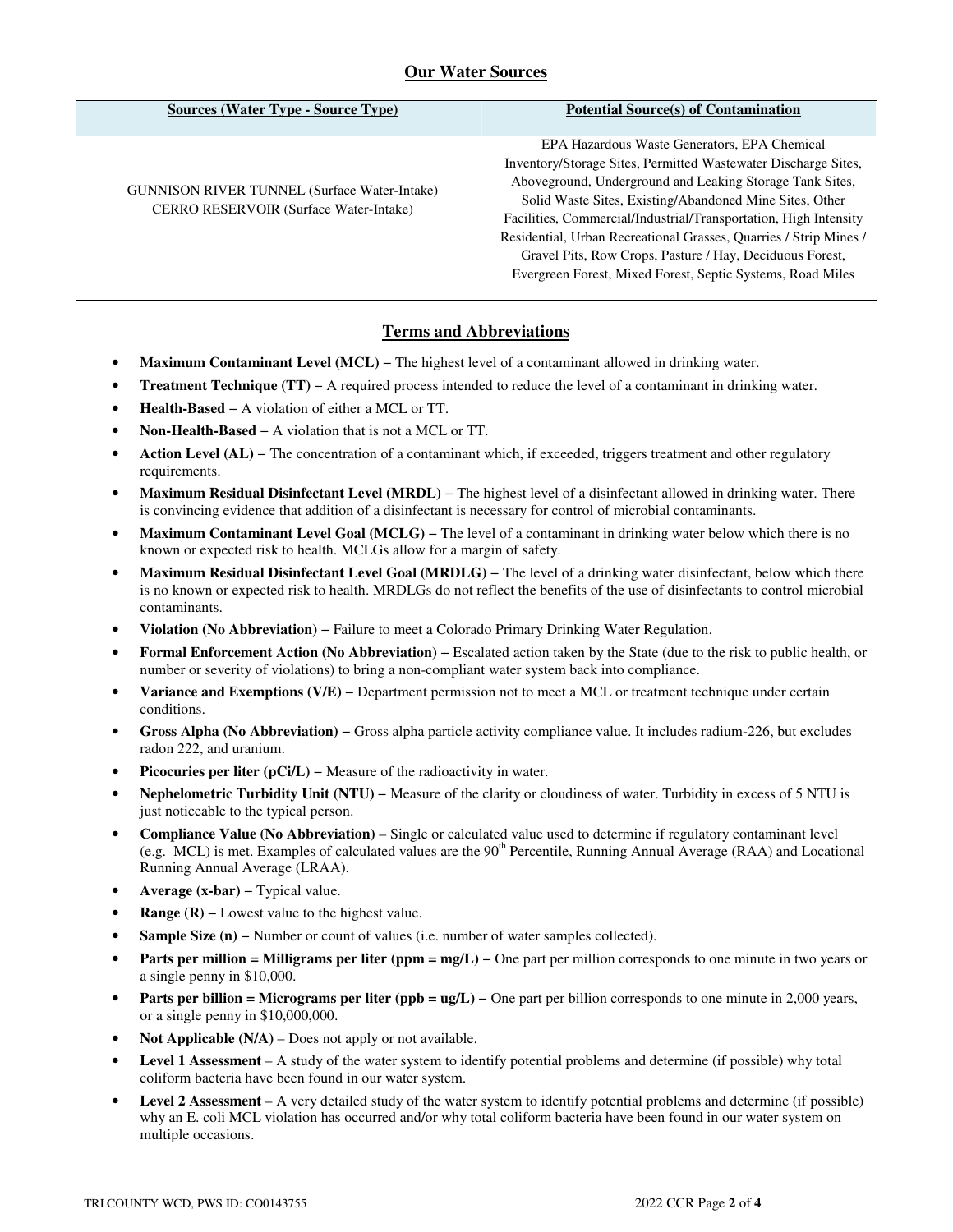### **Detected Contaminants**

TRI COUNTY WCD routinely monitors for contaminants in your drinking water according to Federal and State laws. The following table(s) show all detections found in the period of January 1 to December 31, 2021 unless otherwise noted. The State of Colorado requires us to monitor for certain contaminants less than once per year because the concentrations of these contaminants are not expected to vary significantly from year to year, or the system is not considered vulnerable to this type of contamination. Therefore, some of our data, though representative, may be more than one year old. Violations and Formal Enforcement Actions, if any, are reported in the next section of this report.

**Note:** Only detected contaminants sampled within the last 5 years appear in this report. If no tables appear in this section then no contaminants were detected in the last round of monitoring.

| Disinfectants Sampled in the Distribution System<br><b>TT Requirement:</b> At least 95% of samples per period (month or quarter) must be at least 0.2 ppm $OR$<br>If sample size is less than 40 no more than 1 sample is below $0.2$ ppm<br><b>Typical Sources:</b> Water additive used to control microbes |                    |                                                                                                                                                  |  |    |                |           |  |  |  |  |
|--------------------------------------------------------------------------------------------------------------------------------------------------------------------------------------------------------------------------------------------------------------------------------------------------------------|--------------------|--------------------------------------------------------------------------------------------------------------------------------------------------|--|----|----------------|-----------|--|--|--|--|
| <b>Disinfectant</b><br><b>Name</b>                                                                                                                                                                                                                                                                           | <b>Time Period</b> | <b>Sample</b><br><b>TT</b><br><b>MRDL</b><br><b>Number of Samples</b><br><b>Results</b><br><b>Below Level</b><br><b>Violation</b><br><b>Size</b> |  |    |                |           |  |  |  |  |
|                                                                                                                                                                                                                                                                                                              |                    |                                                                                                                                                  |  |    |                |           |  |  |  |  |
| Chloramine                                                                                                                                                                                                                                                                                                   | June, 2021         | Lowest period percentage of samples<br>meeting TT requirement: 95%                                                                               |  | 20 | N <sub>0</sub> | $4.0$ ppm |  |  |  |  |

| Disinfection Byproducts Sampled in the Distribution System |      |         |                       |                              |                           |            |             |                                |                                             |  |
|------------------------------------------------------------|------|---------|-----------------------|------------------------------|---------------------------|------------|-------------|--------------------------------|---------------------------------------------|--|
| <b>Name</b>                                                | Year | Average | Range<br>$Low - High$ | <b>Sample</b><br><b>Size</b> | Unit of<br><b>Measure</b> | <b>MCL</b> | <b>MCLG</b> | <b>MCL</b><br><b>Violation</b> | <b>Typical Sources</b>                      |  |
| Total<br>Haloacetic<br>Acids<br>(HAA5)                     | 2021 | 16.06   | 3 to 33               | 8                            | ppb                       | 60         | N/A         | N <sub>o</sub>                 | Byproduct of drinking<br>water disinfection |  |
| Total<br>Trihalome<br>thanes<br>(TTHM)                     | 2021 | 24.43   | 15.3 to 33.2          | 8                            | ppb                       | 80         | N/A         | N <sub>o</sub>                 | Byproduct of drinking<br>water disinfection |  |

|                            | Summary of Turbidity Sampled at the Entry Point to the Distribution System |                                                                                               |                                                                              |                  |             |  |  |  |  |  |  |  |
|----------------------------|----------------------------------------------------------------------------|-----------------------------------------------------------------------------------------------|------------------------------------------------------------------------------|------------------|-------------|--|--|--|--|--|--|--|
| Contaminant<br><b>Name</b> | <b>Sample</b>                                                              | <b>Typical</b><br><b>Sources</b>                                                              |                                                                              |                  |             |  |  |  |  |  |  |  |
|                            | Date                                                                       |                                                                                               |                                                                              | <b>Violation</b> |             |  |  |  |  |  |  |  |
| Turbidity                  | Date/Month:<br>Oct.                                                        | Highest single measurement:<br>$0.09$ NTU                                                     | Maximum 1 NTU for any single<br>measurement                                  | N <sub>0</sub>   | Soil Runoff |  |  |  |  |  |  |  |
| Turbidity                  | Month:<br>Dec                                                              | Lowest monthly percentage of<br>samples meeting TT requirement<br>for our technology: $100\%$ | In any month, at least 95% of<br>samples must be less than 0.3<br><b>NTU</b> | N <sub>0</sub>   | Soil Runoff |  |  |  |  |  |  |  |